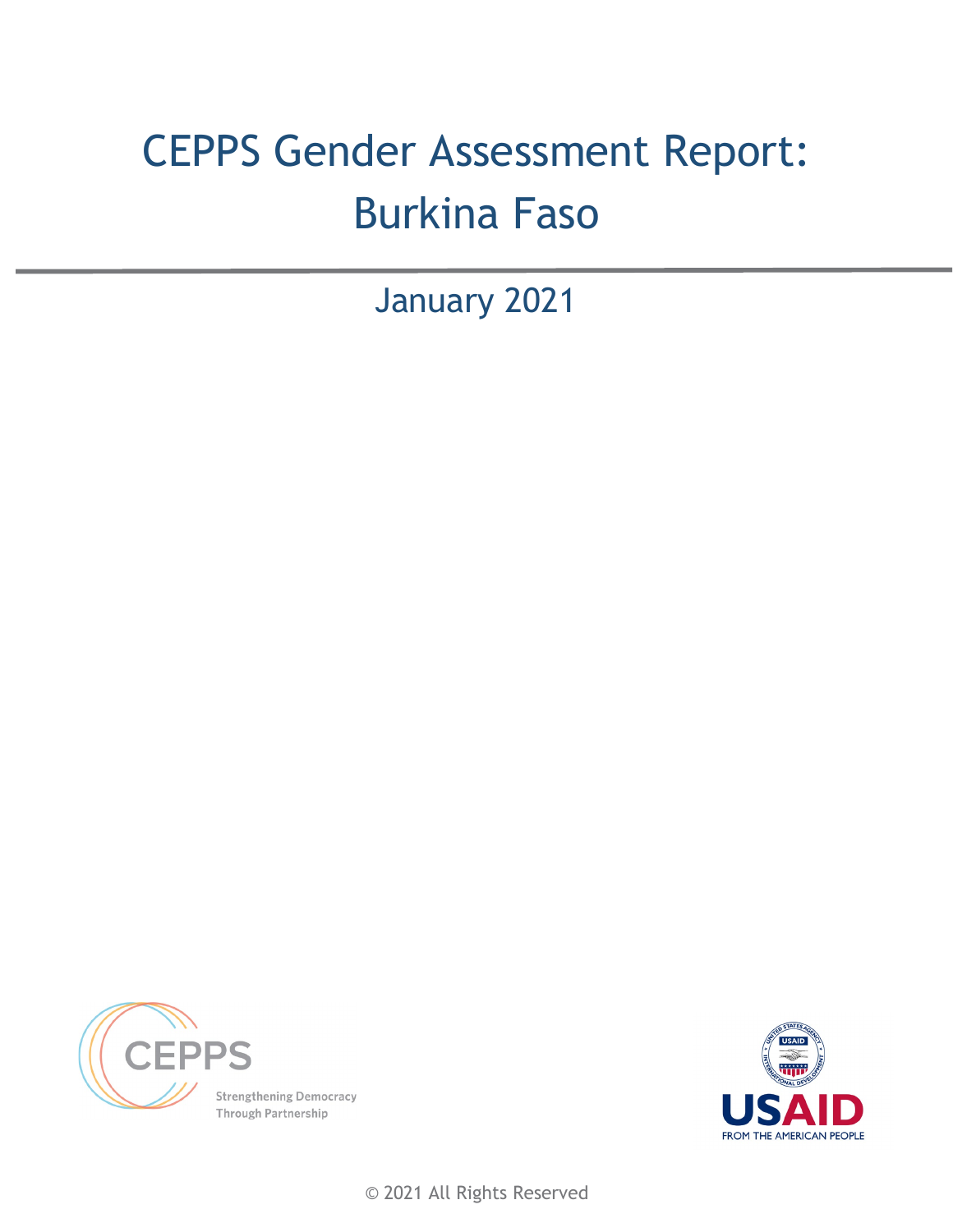*CEPPS Gender Assessment Report: Burkina Faso*

Copyright © 2021 CEPPS. All rights reserved.

Permission Statement: No part of this work may be reproduced in any form or by any means, electronic or mechanical, including photocopying, recording, or by any information storage and retrieval system without the written permission of CEPPS.

Requests for permission should include the following information:

- The title of the document for which permission to copy material is desired.
- A description of the material for which permission to copy is desired.
- The purpose for which the copied material will be used and the manner in which it will be used.
- Your name, title, company or organization name, telephone number, fax number, e-mail address and mailing address.

Please send all requests for permission to: CEPPS Administrative Director 1225 Eye Street NW, Suite 800 Washington, DC 20005

Report prepared by: Gina Chirillo (CEPPS/IFES), Elise Arnesen (CEPPS/NDI), Matthew Cohen (CEPPS/IFES), Rasmata Derra (CEPPS/NDI), Abdramane Diallo (CEPPS/NDI), Audreuy Ky (CEPPS/NDI), Deborah Landau (CEPPS/IFES), Nicholas Matatu (CEPPS/IFES), Olivier Ouedraogo (CEPPS/NDI), Djamilat Sombie (CEPPS/NDI), Awa Some (CEPPS/NDI), Elise Toe (CEPPS/NDI), and Augustine Traore (CEPPS/NDI)

*Disclaimer: This publication was made possible through the support provided by the United States Agency for International Development (USAID) as part of the Global Elections and Political Transitions Award. The opinions expressed herein are those of the authors and do not necessarily reflect the views of USAID. Any reproduction of all or part of this report must be approved by CEPPS.*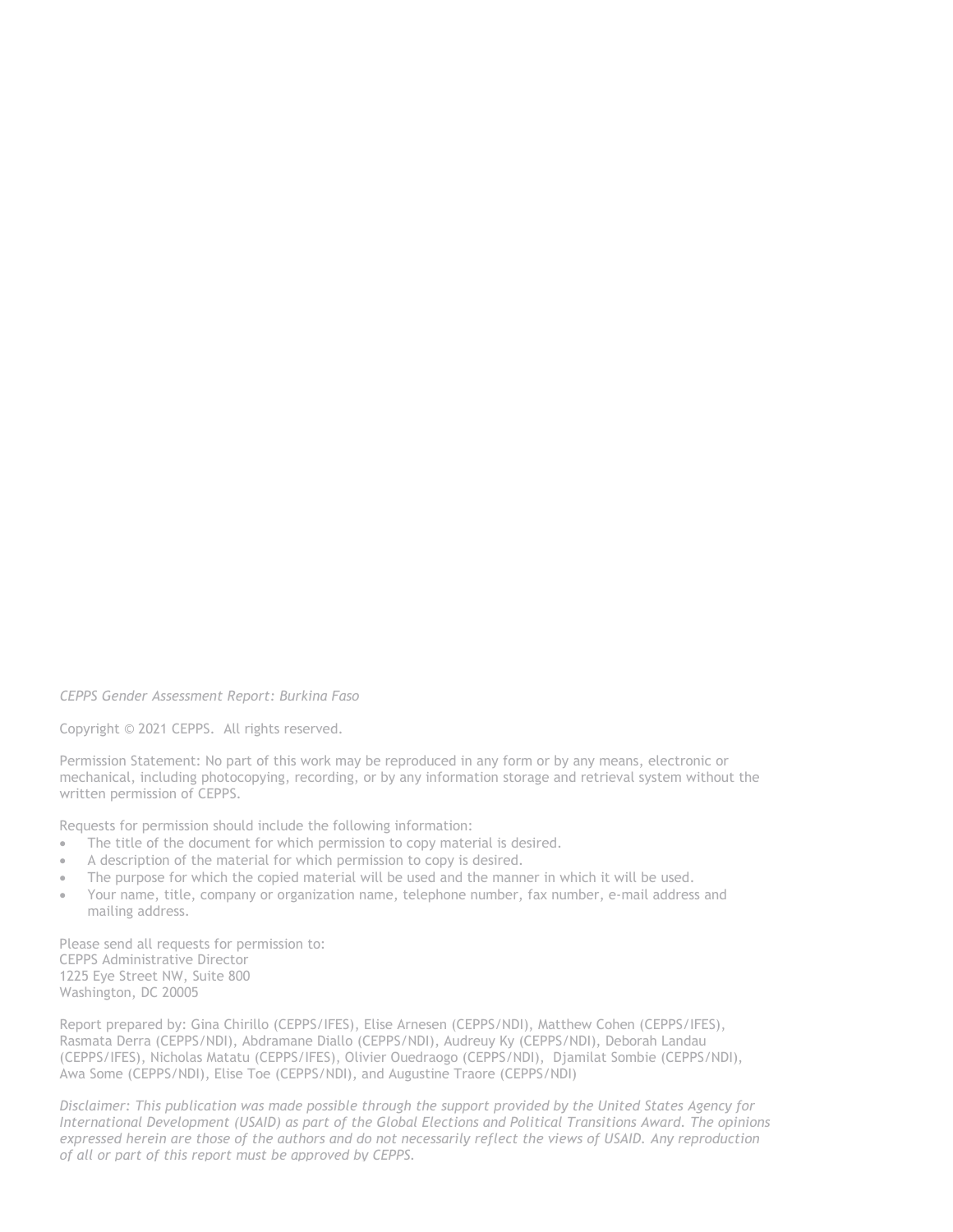

# Executive Summary

#### **Program Background and Assessment Purpose**

The purpose of this gender assessment is to inform Consortium for Elections and Political Process Strengthening (CEPPS) program strategies on how to best promote the full and active participation of women in the 2020/2021 election cycles and beyond, including women facing multiple forms of marginalization, such as women internally displaced persons (IDPs). CEPPS is conducting a 20-month long program to promote peaceful, democratic, transparent and inclusive elections in Burkina Faso. This program is working toward the objectives of strengthening election administration, including planning for electoral security, and enabling civil society organizations (CSOs) to better fulfill their role of increasing citizen awareness of and participation in the electoral process. Using CEPPS' gender assessment framework, CEPPS partners conducted a coordinated gender assessment at the outset of the program to look at two primary focus areas: gender and elections, with a specific focus on election administration; and civil society, with a focus on civic and voter education with each CEPPS partner taking the lead on assessing the opportunities and barriers for gender equality and women's participation within their respective program scopes. CEPPS partners used tested, methodical data collection tools and politicallyinformed analysisto assessthe status of women's participation in electoral processes, as well asto provide the following evidence-based recommendations for strengthening the gender responsive, inclusive nature of the election cycle and beyond. CEPPS partners utilized an inductive, mixed-methods approach through desk-based review, key informant interviews, and focus groups.

CEPPS has designed an inclusive monitoring, evaluation, and learning (IMEL) approach to better ensure that an inclusion lens is integrated into all aspects of these processes. As a multi-dimensional, systematic approach utilized across all aspects of the program lifecycle, inclusion creates more responsive, representative and accountable social and political structures in which all individuals, regardless of identity, are able to fully enjoy their human rights and exercise their rights as citizens. CEPPS employs a multi-faceted technical approach to inclusion that includes the following elements:

- 1) Integrating an inclusive gender analysis into all aspects of program design, implementation, and evaluation that fully considers the ways in which individuals with multiple marginalized identities are uniquely impacted and how this affects both their access and barriers to participation in electoral and political processes;
- 2) Pursuing a dual track programming approach in which gender equality and social inclusion are both mainstreamed across all activities *and* specific activities targeting a particular marginalized group(s) are undertaken; and
- 3) Throughout the project lifecycle, key inclusion questions are consistently asked in the context of the 3 Ps of Inclusion, or our *partners*, *processes*, and *products*, or deliverables.

An IMEL approach, therefore, is grounded in the important questions and issuesthat should be addressed from an inclusion perspective throughout the program lifecycle, beginning with gender and baseline assessments.

#### **Key Findings and Recommendations**

Gender inequality remains pervasive in Burkina Faso despite efforts to increase the political participation and representation of women. Women and girls face disproportionate barriers and challenges that have been exacerbated by humanitarian crises, including the rise of militant extremist groups and the ongoing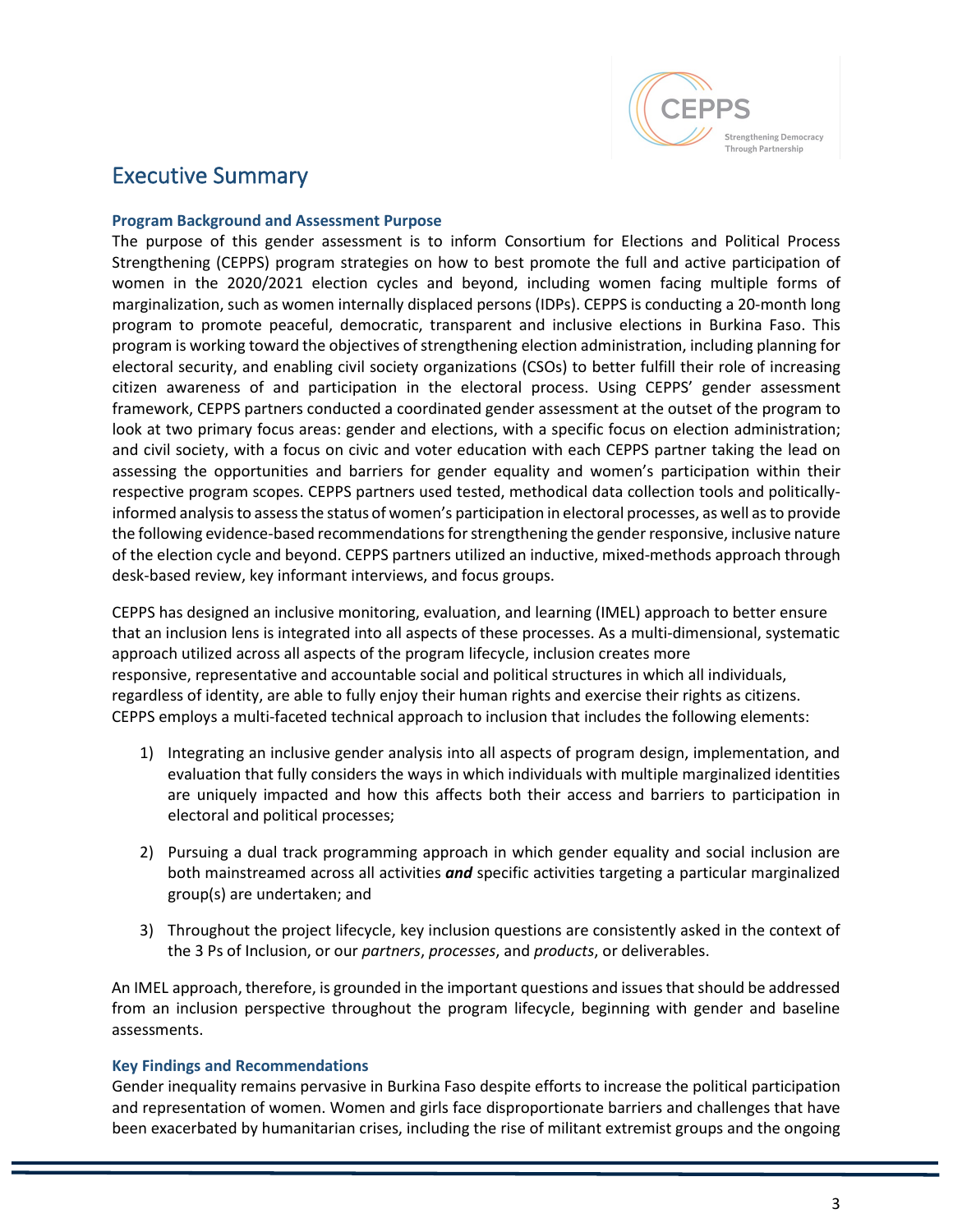

COVID-19 pandemic. In addition, persistent patriarchal cultural norms and harmful discriminatory practices have inhibited progress toward gender equality. While the Burkinabe government has made efforts to address women's participation in the public sphere through laws and policies, such as a gender quota for parliamentary candidate lists, women are still severely underrepresented in politics at the national, regional and community levels and face sharp challenges when attempting to exercise their right to vote. Given the current political landscape in Burkina Faso and the upcoming elections, this report will focus on how electoral and political actors can be more gender inclusive, in particular the National Independent Electoral Commission (*Commission Electorale Nationale Indépendante,* CENI) and civil society organizations. A summary of findings and recommendations  $-$  detailed later in the report  $-$  is included below.

### *Category: Election Administration*

- *Finding 1-1:* Burkina Faso's National Gender Policy provides a framework with which to promote gender equality, but the CENI lacks its own gender policy and terms of reference for its gender working group and the National Gender Policy does not provide objectives specific to elections.
- *Finding 1-2:* While the CENI has delegated staff to a gender working group, it is not well-resourced and is not able to fully carry out its objectives. Gender integration does not seem to be a priority for CENI leadership.
- *Finding 1-3:* Despite an informal goal of 40 percent women staff members, the CENI falls short on women's representation as election administrators.

#### *Category: Election Day Voter Operations and Services*

- *Finding 2-1:* Many women were disenfranchised, long before Election Day, during the voter registration process. Women disproportionately lack access to the identity documents needed to register to vote.
- *Finding 2-2:* When there were problems locating polling stations or locating their names on the voter list on Election Day, women often had to return home to take care of domestic responsibilities, while male voters had more free time to remain engaged and to find solutions.
- *Finding 2-3:* While gender-disaggregated data is required as part of polling station forms, not all poll workers filled out forms correctly, resulting in no nationwide gender-disaggregated data on voter turnout.

#### *Category: Civic and Voter Education*

- *Finding 3-1:* Women in rural areas encounter challenges in accessing civic and voter education information. Most interviewees agreed that women in rural areas have minimal access to civic and voter education campaigns due to challenges related to low literacy levels, languages spoken, limited access to media (television, radio, or internet), and restrictive socio-cultural norms. Additionally, women in rural areas often do not have access to social media and access to radio at home is not guaranteed.
- *Finding 3-2:* Civic and voter education does not always account for the socio-cultural barriersthat women face. Many interviewees noted that civic and voter education campaigns should address socio-cultural norms as one of the major barriers to women's political participation.

## *Category: Civil Society*

• *Finding 4-1:* Civil society, including at the grassroots level, plays a key role in promoting gender equality and informing women about electoral processes.